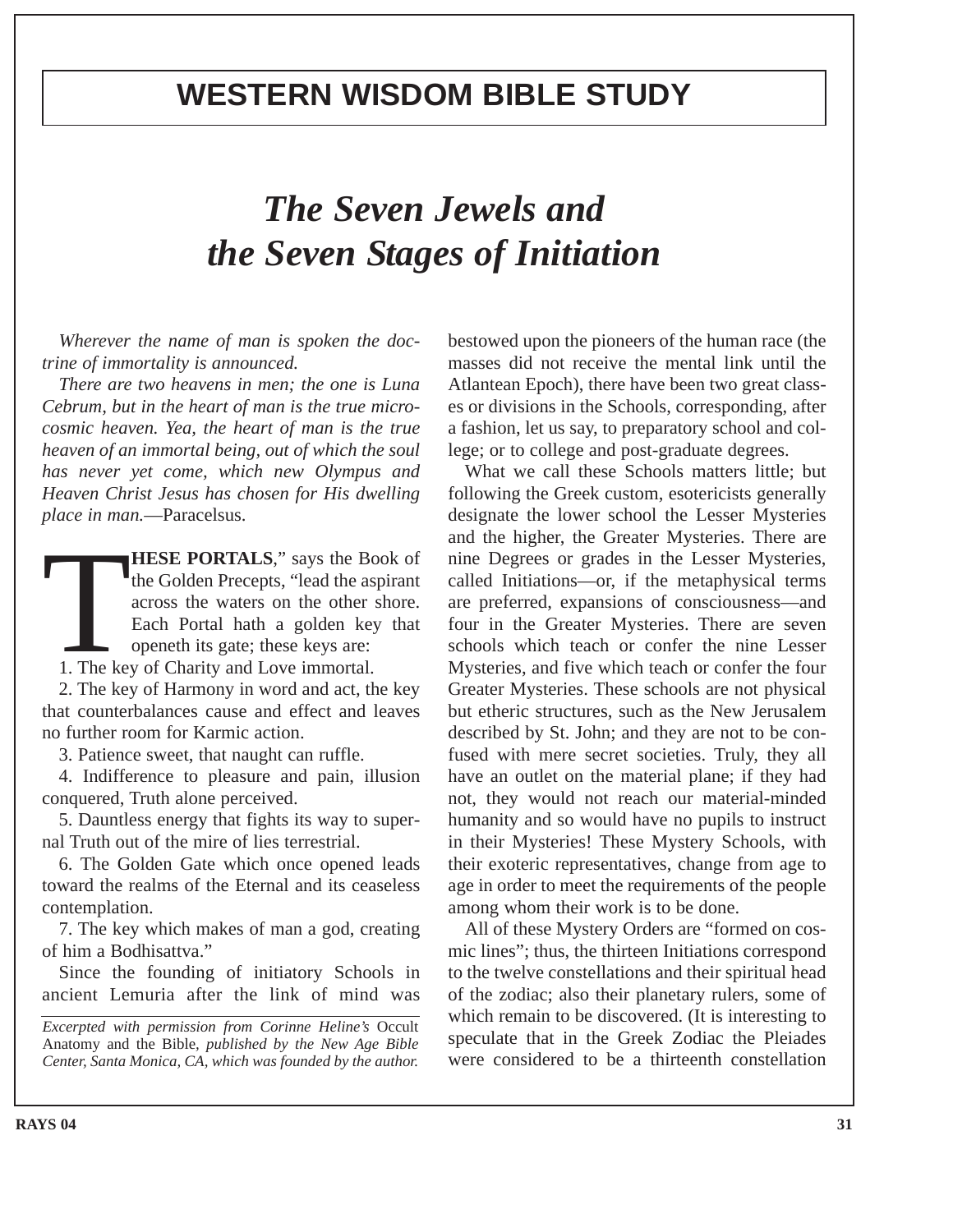until a late date.) The great Christian type of the Mystery School is that of the Christ with His twelve Apostles. The Rosicrucian Order is also composed of twelve Brothers and an esoteric thirteenth, the revered Founder, symbolically desig-

nated Christian Rose Cross, after the work he came to do for the world.

The seven Schools of the Lesser Mysteries and the five Schools of the Greater Mysteries are grouped under a central Intelligence, called (again in the Greek fashion) the Liberator a title anciently conferred upon Dionysus, but in Christian times related to the Risen Christ (or to the thirteenth Hierophant in a Mystery School). The mystic thirteenth is always the head of an Order, and the twelve heads are in turn grouped about that thirteenth whom Christians call the Christ, although He is known by other names in other lands and among other peoples.

In addition to the sacred numbers twelve and thirteen, we observe the recurrence of seven and five, corresponding to the five planets, Sun, and Moon of the Ptolemaic system. In some Schools the Initiations are arranged differently, so that the illuminative process is covered in seven Degrees instead of nine ; but the work done is the same in substance. The generally accepted Temple aspirant is a novice of one of the Lesser Mystery Schools, and of very early Degrees of that School. Few have advanced in spiritual work beyond the first seven of the Temple Rites. The remaining two Degrees (in the ninefold system) rise above the realms of this

mortal plane, giving companionship with celestial hosts past discerning or describing by mere mortality.

From all of which is readily understood why the number seven is sacred to occultists. It has been said that "whoever passes over these seven steps and degrees comes to such a marvelous place where he sees much mystery and attains the transmutation of all natural things." The seven Schools of the Lesser Mysteries, also the seven Degrees of the sevenfold system, relate biblically to the mys-



*The key for advancing more rapidly on the spiral path of initiation is given by the injunction to adopt and live out of the Mind of Christ.*

ulation has the effect of awakening in him all the dormant faculties and powers which the race possessed in past Epochs, so making available to him the sum total of the race experience. What this means is seen in the marvelous instincts of animals and plants, instincts which man has lost since he

tic ladder which Jacob saw in his vision. The whole of the initiatory scheme is symbolized in the winding stairway of Solomon's Temple which led to the inner chamber where a successful candidate was given the "wages of a master."

The five Schools which teach the four Greater Mysteries are almost wholly unknown, even to the esoteric world. Rarely does any soul pass their sacred portals. The Hierophants through whom this sub- $\frac{2}{9}$ lime work is administered are the fewest and highest of Earth's Initiates, and their pupils are also few. Wood engraving, Fritz Eichenberg

As a human being possesses an  $\frac{8}{9}$ aura which surrounds and interpene- $\frac{3}{5}$ trates his physical body, so also is  $\frac{3}{4}$ the Earth planet clothed about with subtle matter. The physical sphere is familiar ground to everyone, but not so the spheres that lie above it. These include the etheric, the astral, the mental, the spiritual, and the higher spiritual. In the nine Lesser Mysteries of the Rose Cross (or seven Mysteries of certain other Schools), the candidate ascends successfully through these envelopes of the Earth planet by expansion of consciousness. He also recapitulates, in full consciousness, the entire evolution of the Earth and its humanity, both spiritually and physically. This recapit